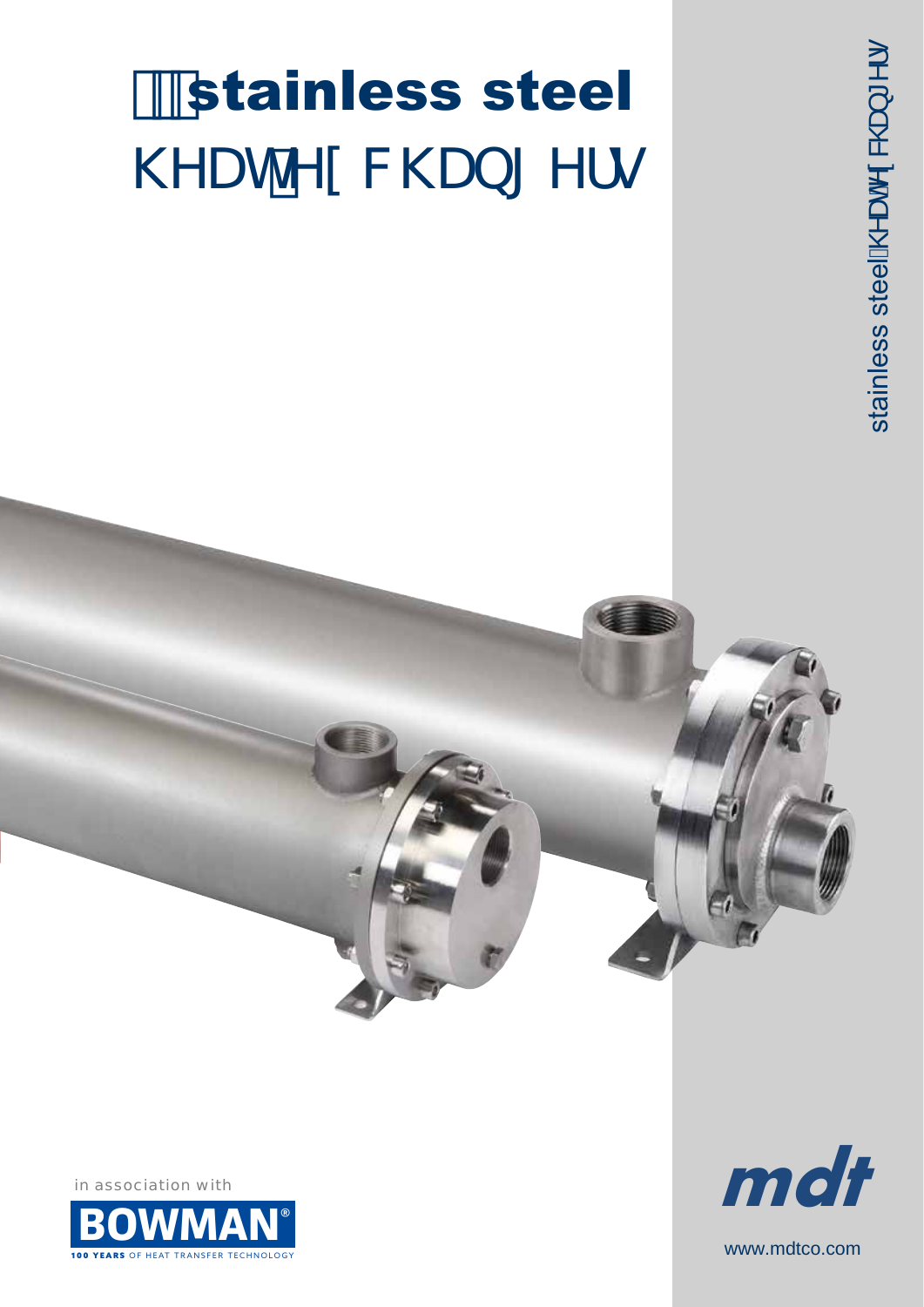## Stainless Steel Heat Exchangers

### A high quality solution for aggressive fluids

Bowman stainless steel shell and tube heat exchangers have been developed for applications where either a contaminated cooling medium, or aggressive fluids, such as chemicals, synthetic oils or refrigerants are to be cooled, where other grade materials would be unsuitable.

#### **Compact design**

Easily integrated into process pipework

#### **Thermal calculations**

Available quickly from our technical specialists

#### **Premium quality**

UK manufactured using 316L stainless steel throughout **Wide range**

Suitable for cooling heat loads in excess of 800kW

#### **Simple to maintain**

Tubes can be cleaned without draining primary circuit

#### **Single or 3 pass versions**

Typical Performance

Specific models available to suit flow requirements



#### **Shell & Tube Design**

Bowman stainless steel heat exchangers feature a tube stack that is fixed to the outer body of the unit together with specially designed baffles, which provide efficient heat transfer.

#### **Range**

The range comprises 21 standard sizes, with a choice of heat loads from 9 to 838kW and with water flows from 120 to over 1000 l/min. Maximum working pressure is 20 bar. Maximum working temperature is 200°C (oil) and 110<sup>o</sup>C (water).

|             |                                  | <b>Oil Cooling</b> |                        | <b>Water Cooling</b>             |                         |                        |               |  |  |
|-------------|----------------------------------|--------------------|------------------------|----------------------------------|-------------------------|------------------------|---------------|--|--|
| <b>Type</b> | <b>Heat</b><br><b>Dissipated</b> | Oil<br>(Shell)     | <b>Water</b><br>(Tube) | <b>Heat</b><br><b>Dissipated</b> | <b>Water</b><br>(Shell) | <b>Water</b><br>(Tube) | <b>Weight</b> |  |  |
|             | kW                               | I/min              | I/min                  | kW                               | l/min                   | l/min                  | kg            |  |  |
| SB4507-2    | 9                                | 120                | 120                    | 42                               | 80                      | 120                    | 11            |  |  |
| SB4507-4    | 15                               | 110                | 85                     | 61                               | 70                      | 85                     | 15            |  |  |
| SB4507-6    | 22                               | 90                 | 75                     | 92                               | 55                      | 75                     | 20            |  |  |
| SC4508-4    | 22                               | 180                | 140                    | 111                              | 120                     | 180                    | 21            |  |  |
| SC4508-6    | 35                               | 170                | 140                    | 156                              | 100                     | 140                    | 27            |  |  |
| SC4508-8    | 48                               | 150                | 120                    | 200                              | 95                      | 120                    | 38            |  |  |
| SD4509-4    | 52                               | 240                | 320                    | 245                              | 160                     | 320                    | 30            |  |  |
| SD4509-6    | 82                               | 210                | 250                    | 361                              | 130                     | 250                    | 45            |  |  |
| SD4509-8    | 133                              | 180                | 220                    | 495                              | 115                     | 220                    | 62            |  |  |
| SE4510-4    | 66                               | 480                | 460                    | 301                              | 310                     | 460                    | 44            |  |  |
| SE4510-6    | 100                              | 390                | 360                    | 425                              | 280                     | 360                    | 60            |  |  |
| SE4510-8    | 144                              | 330                | 310                    | 570                              | 220                     | 310                    | 78            |  |  |
| SE4510-9    | 196                              | 300                | 280                    | 642                              | 200                     | 280                    | 104           |  |  |
| SF4511-4    | 140                              | 580                | 740                    | 600                              | 420                     | 740                    | 79            |  |  |
| SF4511-6    | 224                              | 550                | 650                    | 907                              | 390                     | 650                    | 101           |  |  |
| SF4511-8    | 354                              | 500                | 520                    | 1110                             | 340                     | 520                    | 133           |  |  |
| SF4511-9    | 536                              | 460                | 480                    | 1230                             | 310                     | 480                    | 164           |  |  |
| SG4512-4    | 223                              | 960                | 1100                   | 1020                             | 700                     | 1300                   | 114           |  |  |
| SG4512-6    | 358                              | 920                | 1000                   | 1390                             | 650                     | 1000                   | 148           |  |  |
| SG4512-8    | 624                              | 740                | 900                    | 2030                             | 500                     | 900                    | 198           |  |  |
| SG4512-9    | 871                              | 750                | 790                    | 2050                             | 480                     | 790                    | 244           |  |  |

This table gives a general guide to standard (3 pass) heat exchanger performance cooling ISO 37 oil or water with an outlet temperature of 50°C with cooling water at an inlet temperature of 25°C. For single pass figures, contact our technical sales team on +44 (0) 121 359 5401.

#### **Easy Product Selection**

Computer aided software is used to select the correct heat exchanger for your application. Please contact Bowman, or your nearest stockist with the following information:

- Primary fluid details (water or oil properties)
- Primary fluid flow rate
- Required water or oil outlet temperature
- Heat to be dissipated
- Temperature and source of cooling water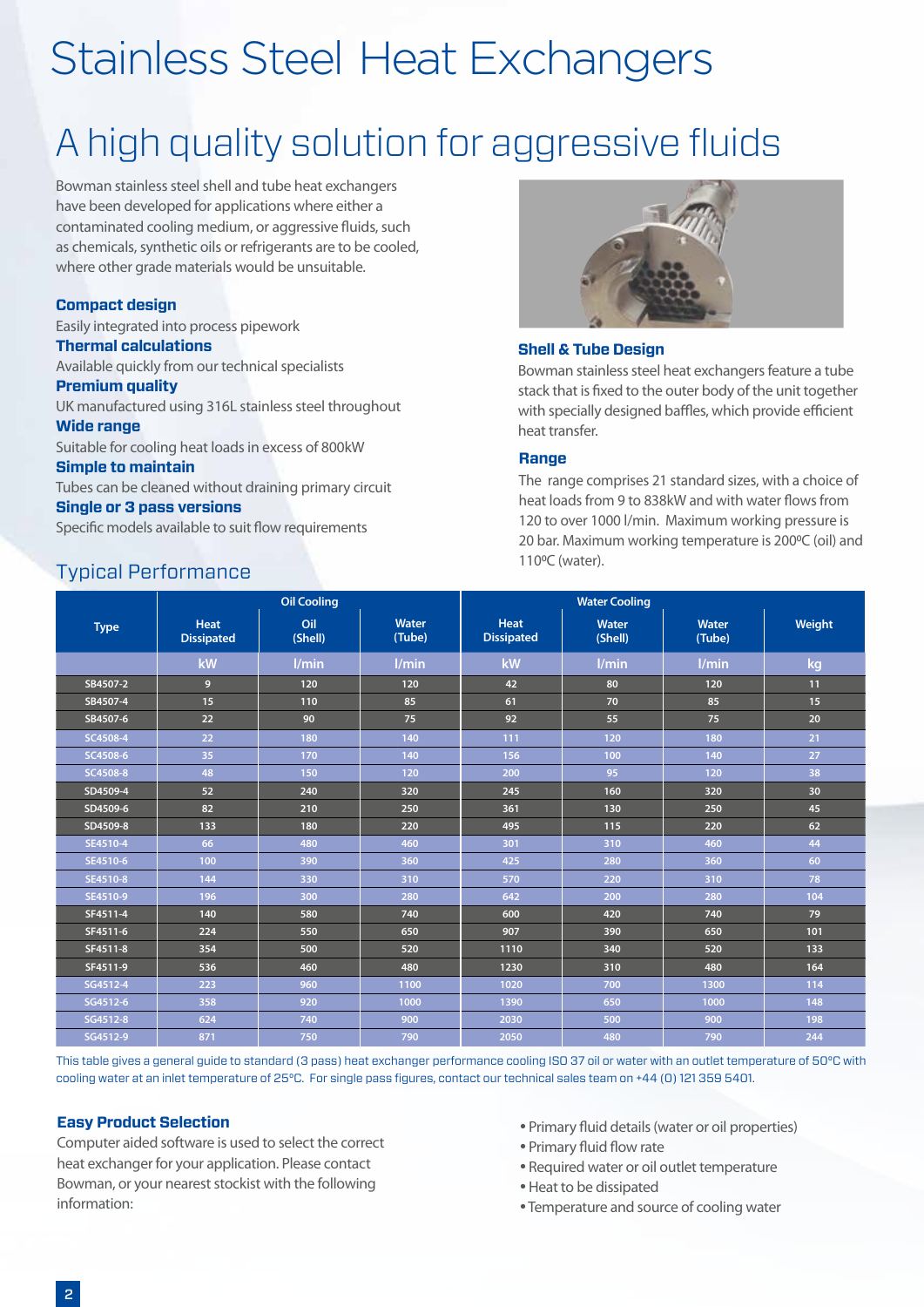

#### **Stainless Steel Construction**

316L stainless steel is used throughout these heat exchangers, with 9.5mm tube for the tube stack providing efficient heat transfer.

All models feature easily removable end covers, which give easy access to the tubes for cleaning. As the tube stack is fixed, all cleaning and maintenance requirements can be carried out without the need to drain the primary circuit.



#### **Quality**

Bowman heat exchangers are renowned for quality and durability. Our stainless steel units are manufactured to ISO 9001:2015 and are proven in a wide range of applications, including food and beverage, biomass energy, oil and gas, paper and pulp, pharmaceutical and petrochemical industries. **Simple to Maintain**

#### **Rapid Delivery**

UK manufactured in our own production facility, we hold extensive stocks of the most popular models.

| <b>Model</b> | A    | B    | C    | D   | E   | F   | G   | н   |     | K  | L              | M              |
|--------------|------|------|------|-----|-----|-----|-----|-----|-----|----|----------------|----------------|
|              | mm   | mm   | mm   | mm  | mm  | mm  | mm  | mm  | mm  | mm | <b>BSP</b>     | <b>BSP</b>     |
| SB4507-2     | 460  | 266  | 310  | 89  | 136 | 60  | 90  | 75  | 89  | 22 | 1"             | 1"             |
| SB4507-4     | 734  | 540  | 584  | 89  | 136 | 60  | 90  | 75  | 89  | 22 | 1"             | 1"             |
| SB4507-6     | 1114 | 920  | 964  | 89  | 136 | 60  | 90  | 75  | 89  | 22 | 1"             | 1"             |
| SC4508-4     | 764  | 520  | 584  | 114 | 160 | 80  | 110 | 90  | 114 | 28 | 11/4"          | 11/4"          |
| SC4508-6     | 1144 | 900  | 964  | 114 | 160 | 80  | 110 | 90  | 114 | 28 | 11/4"          | 11/4"          |
| SC4508-8     | 1652 | 1408 | 1472 | 114 | 160 | 80  | 110 | 90  | 114 | 28 | 11/4"          | 11/4"          |
| SD4509-4     | 764  | 510  | 584  | 141 | 194 | 100 | 130 | 105 | 141 | 35 | 11/2"          | 11/2"          |
| SD4509-6     | 1134 | 890  | 964  | 141 | 194 | 100 | 130 | 105 | 141 | 35 | 11/2"          | 11/2"          |
| SD4509-8     | 1652 | 1398 | 1472 | 141 | 194 | 100 | 130 | 105 | 141 | 35 | 11/2"          | 11/2"          |
| SE4510-4     | 784  | 490  | 584  | 168 | 220 | 130 | 160 | 120 | 168 | 45 | 2 <sup>n</sup> | 2 <sup>n</sup> |
| SE4510-6     | 1164 | 870  | 964  | 168 | 220 | 130 | 160 | 120 | 168 | 45 | 2 <sup>n</sup> | 2 <sup>n</sup> |
| SE4510-8     | 1672 | 1378 | 1472 | 168 | 220 | 130 | 160 | 120 | 168 | 45 | 2 <sup>n</sup> | 2 <sup>n</sup> |
| SE4510-9     | 2180 | 1886 | 1980 | 168 | 220 | 130 | 160 | 120 | 168 | 45 | 2 <sup>n</sup> | 2 <sup>m</sup> |
| SF4511-4     | 834  | 470  | 574  | 219 | 284 | 180 | 220 | 150 | 219 | 60 | 21/2"          | 21/2"          |
| SF4511-6     | 1214 | 850  | 954  | 219 | 284 | 180 | 220 | 150 | 219 | 60 | 21/2"          | 21/2"          |
| SF4511-8     | 1722 | 1358 | 1462 | 219 | 284 | 180 | 220 | 150 | 219 | 60 | 21/2"          | 21/2"          |
| SF4511-9     | 2230 | 1866 | 1970 | 219 | 284 | 180 | 220 | 150 | 219 | 60 | 21/2"          | 21/2"          |
| SG4512-4     | 844  | 430  | 574  | 273 | 340 | 250 | 290 | 180 | 273 | 70 | 3"             | 3"             |
| SG4512-6     | 1224 | 810  | 954  | 273 | 340 | 250 | 290 | 180 | 273 | 70 | 3"             | 3"             |
| SG4512-8     | 1732 | 1318 | 1462 | 273 | 340 | 250 | 290 | 180 | 273 | 70 | 3"             | 3"             |
| SG4512-9     | 2240 | 1826 | 1970 | 273 | 340 | 250 | 290 | 180 | 273 | 70 | 3"             | 3"             |

Dimensions shown are for 3 pass models. Contact our technical sales team for single pass dimensions.



### Dimensions